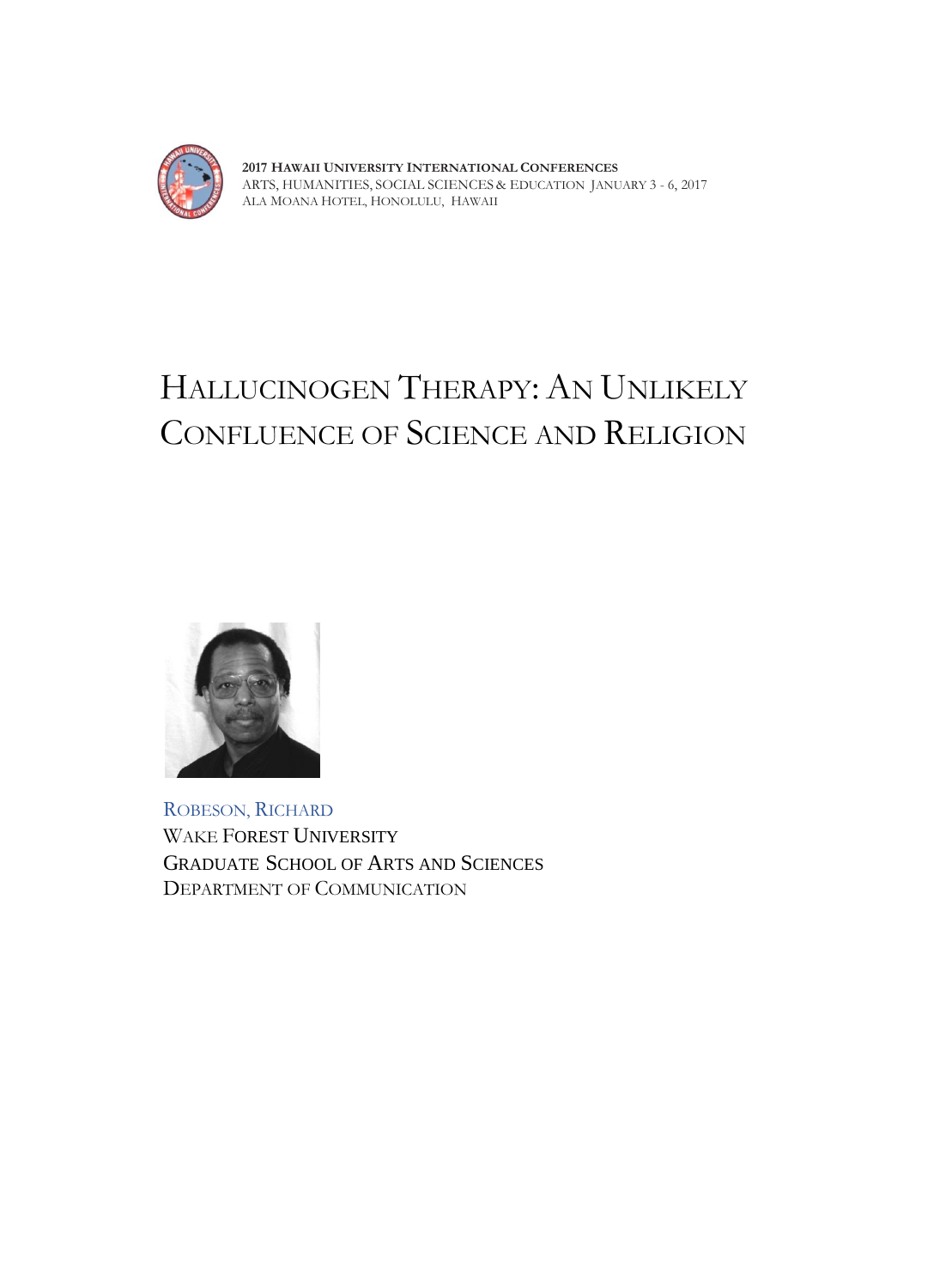Prof. Richard Robeson Department of Communication Bioethics Faculty-Graduate School of Arts and Sciences Wake Forest University

## **Hallucinogen Therapy: An Unlikely Confluence of Science and Religion**

## **Synopsis**:

The re-emergence of hallucinogens in psychiatric medicine and clinical research has included protocols that incorporate traditional religious practices with which hallucinogens have long been associated. This paper discusses the noteworthy, and welcome, departure from the high levels of tension and acrimony that often characterize the contemporary relationship between science and religion, as mental health professionals seek the most effective therapies for "existential distress" associated with severe illness, substance abuse and end-of-life issues.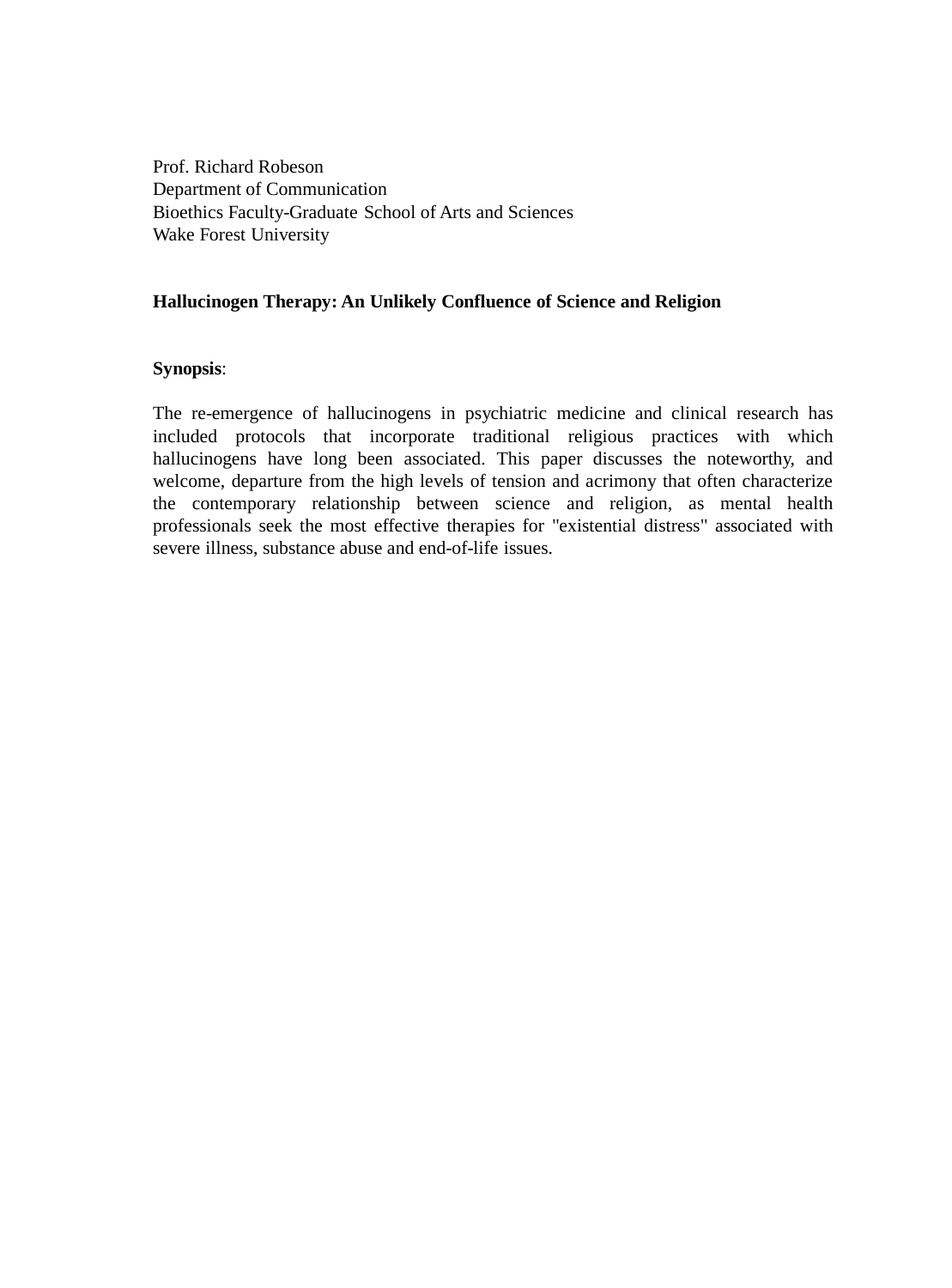## 2017 HAWAII UNIVERSITY INTERNATIONAL CONFERENCE ON ARTS, HUMANITIES, SOCIAL SCIENCES AND EDUCATION

Hallucinogen Therapy: An Unlikely Confluence of Science and Religion

Richard Robeson Adjunct Professor of Practice-Bioethics, Dept. of Communication Bioethics Faculty, Graduate School of Arts and Sciences WFU Center for Bioethics, Health & Society Wake Forest University

Hallucinogen Therapy: An Unlikely Confluence of Science and Religion After more than thirty years of being regarded legally and politically as having nothing positive to offer, the hallucinogen psilocybin has rather quietly reemerged as a therapeutic tool with unique clinical relevance in psychiatric medicine. Synthesized in 1938 as LSD by Swiss chemist Albert Hoffmann, it was the subject of a great deal of scientific research — some of which was neither reputable nor ethical — until it became popular as a recreational drug in the so-called counterculture of the 1960s. By the early 1970s, research into the scientific use of hallucinogens was not only halted, but prohibited by law. Thanks in no small measure to the efforts of Swiss scientist and physician Peter Gasser, whose persistence resulted in his being allowed to study LSD and its possible value in psychiatry, the negative sociopolitical valence of hallucinogens was mitigated because of the drug's medicinal value.

This paper argues, after a brief summary of the history of the use of LSD in psychiatry("Children's Reactions to Psychomimetic Drugs," Laura Bender,